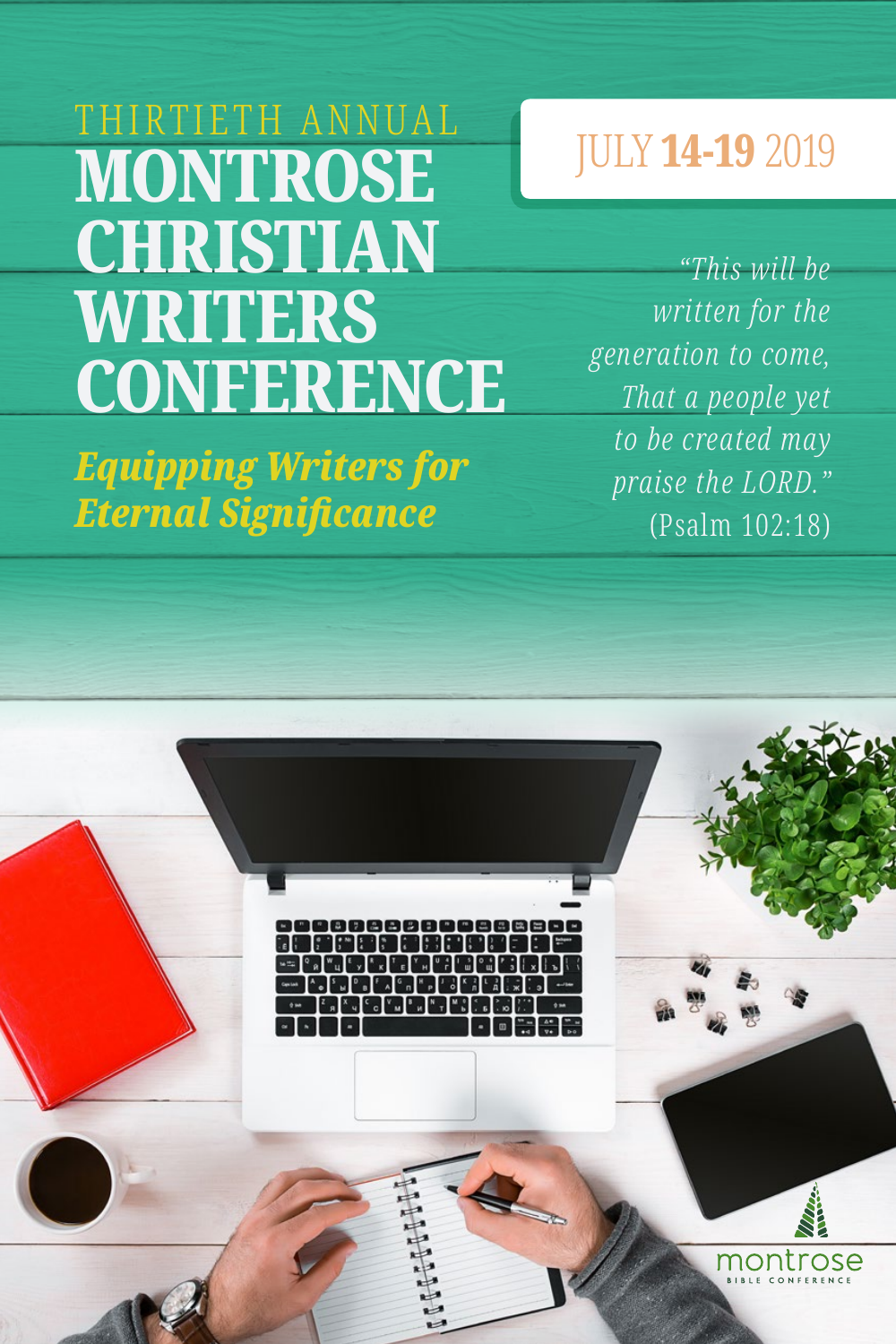#### CONFERENCE SCHEDULE

#### SUNDAY

#### MONDAY-THURSDAY

|                    |                        | 8:00 BREAKFAST                                          |  |  |
|--------------------|------------------------|---------------------------------------------------------|--|--|
|                    |                        | 8:45 MEDITATION                                         |  |  |
|                    |                        |                                                         |  |  |
|                    | 9:20 MORNING CHALLENGE |                                                         |  |  |
|                    | M:                     |                                                         |  |  |
|                    |                        | T: "Choose Your Own Writing Adventure" Roseanna White   |  |  |
|                    |                        | W: "The Call: On Persevering as a Writer" Shawn Smucker |  |  |
|                    |                        |                                                         |  |  |
|                    | 10:25 <b>BREAK</b>     |                                                         |  |  |
|                    |                        | 10:40 MAJOR MORNING CLASSES                             |  |  |
| 12:30 <b>LUNCH</b> |                        |                                                         |  |  |
|                    |                        | 1:30 AFTERNOON WORKSHOPS                                |  |  |
|                    |                        | 4:30 CRITIQUE GROUPS or FREE TIME                       |  |  |
|                    |                        | 5:30 SUPPER and FREE TIME                               |  |  |
|                    |                        | 7:30 EVENING SESSIONS                                   |  |  |
|                    | M:                     | Editors' Forum: What Editors Wish Writers Knew          |  |  |
|                    | T:                     | Free Time/Rehearsal For Wed. Evening                    |  |  |
|                    |                        | W: Make Your Pitch                                      |  |  |
|                    |                        |                                                         |  |  |

#### FRIDAY:

- 8:00 BREAKFAST
- 8:45 MEDITATION/WORSHIP and CHALLENGE-"Now What?"........Gayle Roper
- 11:00 BENEDICTION and FAREWELL



# A WORD FROM THE DIRECTOR:

When you write, do you ask the Lord to give you direction so your work will impact others' lives? Do you ever think your words might influence readers who'll possibly pick up your book decades from now? Words change lives. (Just think where we'd be without

God's Holy Word!) If God has called you to write, I pray you do so not only to please Him but also to leave a legacy for those who follow after. You just might find that book contract in your hands.

**Marsha Hubler,** *Director, MCWC*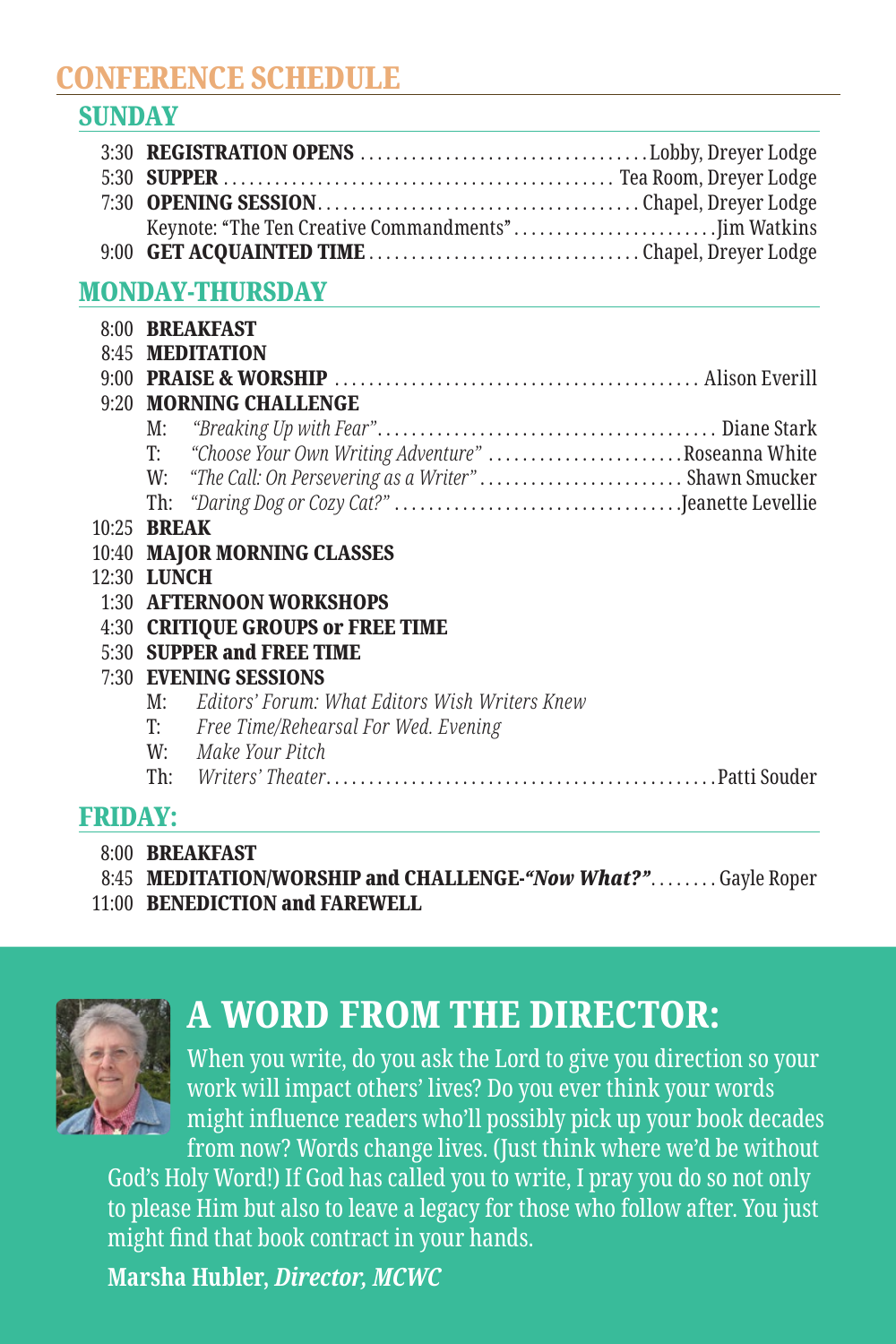# CONTINUING CLASSES

Designed to provide in-depth learning and participation. Most valuable when taken as a series but all are open to those who can't attend every day.

#### MAJOR MORNING CLASSES

| 10:40-12:10 Monday - Thursday               |                 |
|---------------------------------------------|-----------------|
|                                             |                 |
|                                             |                 |
| <b>0. COAT THO THE MOTHER IN (DEOIBERO)</b> | $T_{1}$ $T_{1}$ |

3. SCALING THE MOUNTAIN (BEGINNERS) . . . . . . . . . . . . . . . . . . . . . . . . . . Roseanna White 4. THE ART & CRAFT OF POETRY: New Truth from Old Stuff.........Lora Zill

# WORK-IN-PROGRESS SEMINAR

(Class size: Limit 8 conferees)

TWO-DAY SEMINAR: 10:40 – 4:15 Monday-Tuesday Brief Wrap Up: Wednesday morning

#### PICTURE BOOK WIP

Author Pam Halter & Illustrator Kim Sponaugle

#### AFTERNOON WORKSHOP SERIES

(How-to instruction on specialized topics)

#### MINISTERING TO YOUR MARKET

3 Sessions: 1:30 –2:15 Tues. – Thurs. . . . . . . . . . . . . . . . . . . . . . . . . . . . . . . Elaine W. Miller

#### **SONGWRITING**

Where do I begin? Finding good song ideas, coming up with your "hook," starting strong. What are the Nuts and Bolts of crafting a good song? Rhyme scheme, matching syllables, word choice, song structure. How do I construct a professional lyric sheet and get my song publish-ready? You will also have an opportunity to share a song you have written with the group and receive feedback. Bring a demo if you have one and/or lyric multiple lyric sheets.

We will work on any songs you have in progress using the tools we have learned, and possibly write some originals! We will be writing during this time together! So, come with a notebook, ready to create!

4 Sessions: 2:30-3:15; 3:30-4:15 Wed. & Thurs.. . . . . . . . . . . . . . . . . . . . . . . Alison Everill

#### EVENING EVENTS

MONDAY: EDITORS' FORUM: What Editors Wish Writers Knew - Learn from a panel of those who buy writers' work. What are their pet peeves? What suggestions do they have to help you polish your work and get it published? Why does editing take so long?

TUESDAY: FREE TIME or REHEARSAL FOR WEDNESDAY EVENING

WEDNESDAY: MAKE YOUR PITCH – a repeat of last year's event with suggested improvements. Here's your chance to share your book idea for no more than two minutes to an audience of your peers and faculty members. Wear a character's costume, sing, or be as creative as you like to get your point across. Do you have the nerve?

**THURSDAY: WRITERS' THEATER**- another opportunity for you to shine! Bring your own work, an excerpt from a short story, memoir, novel, or a poem and trimmed to three minutes and read it to the conferees at the Writers' Theater, a delightful program that celebrates your creativity.

*"I love the spiritual emphasis the conference has; the morning Praise and Worship times highlight it."*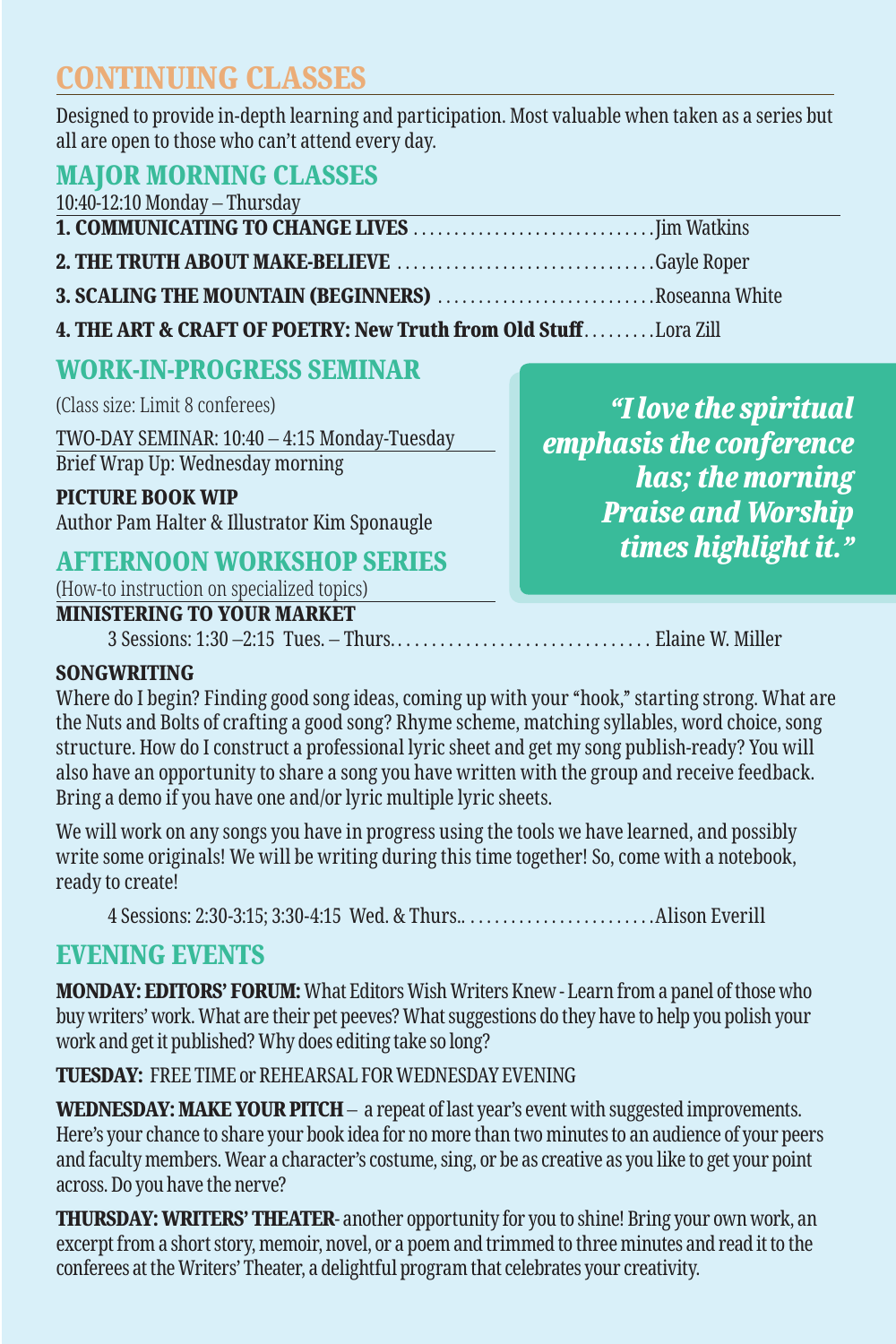# AFTERNOON WORKSHOPS

| <b>MONDAY</b>  |                                                                          |                       | WED        |
|----------------|--------------------------------------------------------------------------|-----------------------|------------|
| $1:30-2:15$    | 1. Indie Publishing vs. Royalty<br>Publishing. What's New?               | <b>Faculty Panel</b>  | $1:30-2:$  |
| 2:30-3:15      | 2. Are You Ready for an Agent?<br>Jim Hart                               |                       |            |
|                | 3. Polishing your<br>Manuscript Part 1                                   | Linda Rondeau         |            |
|                | 4. Writing Dramatic Dialogue                                             | Rebecca I. Diehl      |            |
|                | 5. Writing for Guideposts: The<br>Basics & Winning the Contest           | Jeanette Levellie     | $2:30-3:$  |
| $3:30-4:15$    | 6. Marketing for Writers Who<br>Don't Like to Market                     | Jim Hart              |            |
|                | 7. Writing for "Guideposts"<br>and "All Creatures"                       | Diane Stark           |            |
|                | 8. The Art of Self Editing                                               | Rebecca Diehl         |            |
|                | 9. Once Upon a Time: Generate<br>Story Ideas that Draw You In            | Shawn Smucker         | $3:30-4:$  |
| <b>TUESDAY</b> |                                                                          |                       |            |
| $1:30-2:15$    | 10. Get the Most out of<br>the Conference                                | Gloria P. Holtzlander |            |
|                | 11. How to Start A<br><b>Speaking Career</b>                             | Jeanette Levellie     |            |
|                | 12. Networking: Necessity<br>or Nuisance                                 | Deb Haggerty          | THU        |
|                | 13. "Be My Guest": Radio<br>and TV Interviews                            | Elaine W. Miller      | $1:30-2:$  |
| 2:30-3:15      | 14. Strategies for 1st Lines & 1st<br>Pages for Non-Fiction Authors      | Jim Hart              |            |
|                | 15. Polishing your<br>Manuscript Part 2                                  | Linda Rondeau         |            |
|                | 16. From Query Letter to<br>the 1st Royalty Check                        | Rebecca I. Diehl      | $2:30 - 1$ |
|                | 17. Writing Mysteries<br>and Suspense                                    | Gayle Roper           |            |
| 3:30-4:15      | 18. Proposals That Pop                                                   | Jim Hart              |            |
|                | 19. Just for Moms (&<br>Dads): Writing for<br><b>Parenting Magazines</b> | Diane Stark           |            |
|                | 20. Publishing Your Passion                                              | Rebecca I. Diehl      |            |
|                | 21. Out of the Dust: Creating<br><b>Characters with Depth</b>            | Shawn Smucker         | $3:30-4$   |
|                |                                                                          |                       |            |

| WEDNESDAY     |                                                                    |                       |  |
|---------------|--------------------------------------------------------------------|-----------------------|--|
| 1:30-2:15     | 22. Bible Studies that Sells                                       | Gloria P. Holtzlander |  |
|               | 23. Writing Compelling Devotions                                   | Jeanette Levellie     |  |
|               | 24. Tips and Tricks for Working<br>with Editors & Publishers       | Deb Haggerty          |  |
|               | 25. Our Most Essential Writing/<br>Speaking Tool-A Pure Heart      | Elaine W. Miller      |  |
| 2:30-3:15     | 26. Nonfiction Book Proposals Part<br>1 - The Publisher's Process  | Dan Brownell          |  |
|               | 27.5 Things your Editor Wants<br>to See in your Manuscript         | Linda Rondeau         |  |
|               | 28. Stepping Out on Stage-What<br>Does "Platform" Mean?            | Donna L. H. Smith     |  |
|               | 29. You're History (Fiction Research)                              | Roseanna White        |  |
|               | 30. Songwriting 1                                                  | <b>Alison Everill</b> |  |
| 3:30-4:15     | 31. Nonfiction Book Proposals Part<br>2 - Researching & Writing It | Dan Brownell          |  |
|               | 32. Breaking into Anthologies                                      | Diane Stark           |  |
|               | 33. Plotting for Pantsers                                          | Donna L. H. Smith     |  |
|               | 34. Five Life Practices that Will<br><b>Improve Your Writing</b>   | Shawn Smucker         |  |
|               | 35. Songwriting 2                                                  | Alison Everill        |  |
|               |                                                                    |                       |  |
| THURSDAY      |                                                                    |                       |  |
| 1:30-2:15     | 36. Irresistible Queries<br>and Proposals                          | Gloria P. Holtzlander |  |
|               | 37. Humor Sells                                                    | Jeanette Levellie     |  |
|               | 38. Creating Extraordinary<br>Characters                           | Donna Smith           |  |
|               | 39. A Writer Speaks to Touch Hearts                                | Elaine W. Miller      |  |
| $2:30 - 3:15$ | 40. Five Tips on Selling a<br>Magazine Article                     | Dan Brownell          |  |
|               | 41. "I Hate to Plot!"                                              | Linda Rondeau         |  |
|               | 42. Seamless Self-Editing Your Story                               | Donna L. H. Smith     |  |
|               | 43. Poetry: For the Love of<br>the Word and Words                  | Lora Zill             |  |
|               | 44. Songwriting 3                                                  | Alison Everill        |  |
| 3:30-4:15     | 45. Print & Digital Publishing<br>Photo Requirements               | Dan Brownell          |  |
|               | 46. Writing for "Angels on Earth"<br>and "Mysterious Ways"         | Diane Stark           |  |
|               | 47. Bring Order: Use Structure to<br>Add Another Layer of Meaning  | Shawn Smucker         |  |



#### WORSHIP LEADER ALISON EVERILL

Alison began her music ministry as a childhood church musician. From then until now, she has chronicled her faith journey through her beautiful music. From the moment Alison sits at the piano to express her worship for Jesus through one of her original worship songs, listeners are drawn in to hear the passion in her voice and sense her devotion to the Lord through her powerful lyrics that speak volumes not only about her music but her life. She composes her own music and powerfully delivers each Christ-centered message. She has co-written and published 2 songs on Dove Award winning artist Babbie Mason's latest record project and has had several songs signed with Gaither Publishing Company.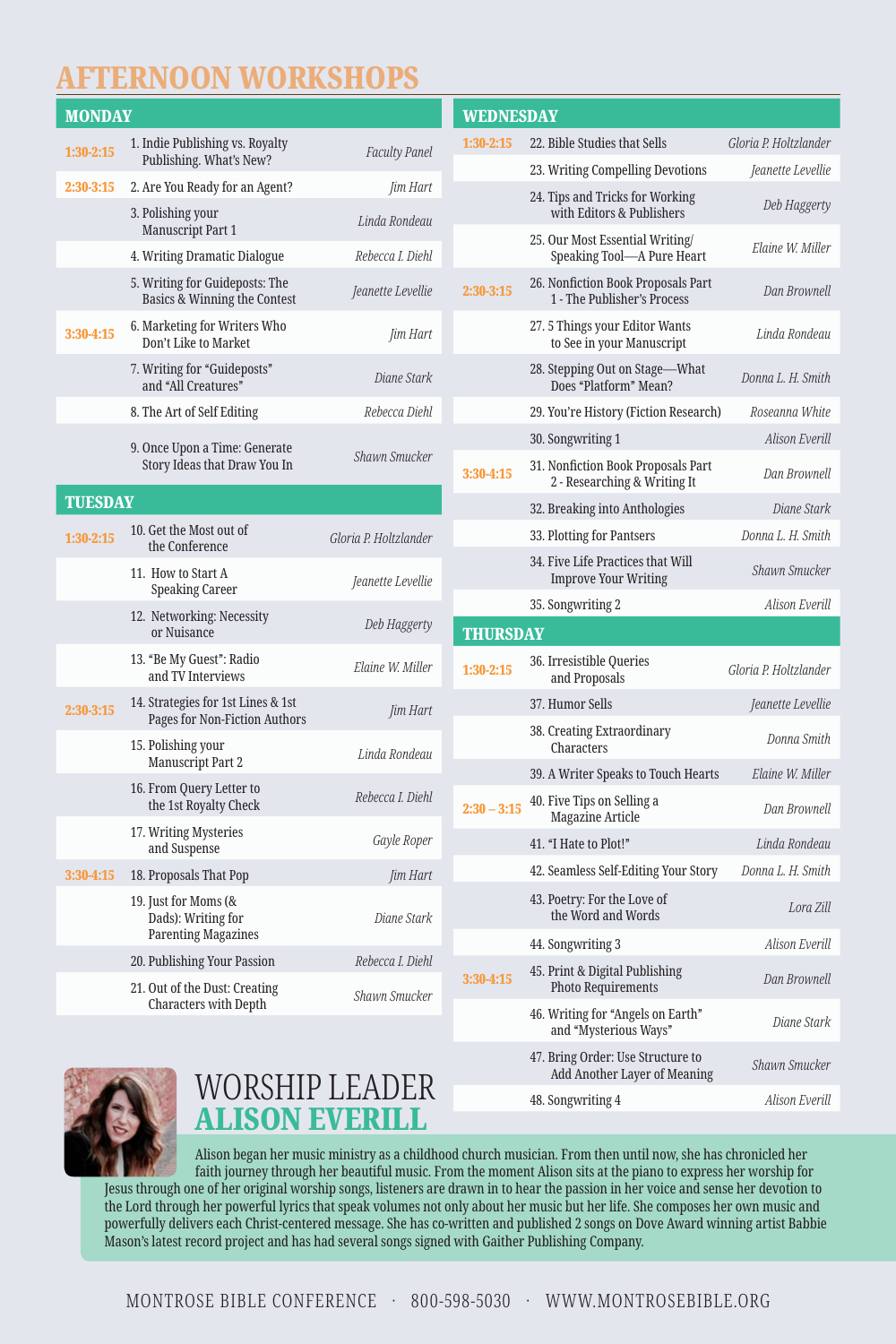#### RKSHOP LEADERS



Dan Brownell: The editor of Today's Christian Living, Today's Pastor, & Smart Retailer, is a grad. of Liberty Univ. with a bachelor's in English. He taught jr. high

& high school English at an international Christian school in Uijongbu, S. Korea, before entering publishing. He's worked as an educational test writer & editor, copywriter, proposal writer, & book acq. editor. He's married to his sweetheart, Cathy, & has 2 children.

#### Rebecca Irwin Diehl:



Editorial director of Judson Press & ordained to the publishing ministries in 2009, she loves working with authors to bring their

words to the printed page. She's worked in publishing since earning her undergrad. degree in English-writing in 1995. Completing a master's in theological studies, she "found an ideal niche in Christian publishing, where her love of words meets her passion for God's Word."



Deb Haggerty: is the publisher & Editor-in-Chief of Elk Lake Publ., Inc., an independent, royalty-paying Christian co. that "publishes the positive." Deb's also an

author, blogger, & professional speaker. For over 40 years she's been writing stories, is published in over 20 books, & has 50 plus articles in print. She's looking for fiction—mystery/suspense & contemporary women's—& selected nonfiction: no Amish, cowboy, memoirs, devos, Bible studies, or poetry.



Pam Halter: a children's book author since 1995 & freelance editor since 2006. Several of her authors' books have won awards, most recently, Nickerbacher

the Funniest Dragon by Terry Barto. She received Writer of the Year in 2014 at the Greater Phila. Christian Writers Conf. & won the Reader's Choice Award in the short story contest hosted by Realm Makers & Brimstone Fiction in 2015. She lives in NJ.



**Jim Hart:** is a lit. agent with Hartline. His clients include veteran & debut authors & represent nonfiction & fiction. He serves the Christian & general markets.

He's looking for topics that include Christian living, social issues, parenting, biographies. Fiction includes contemporary, historical, Amish, suspense. Jim's a singer/ songwriter/ worship leader.

# Gloria Penwell-

Holtzlander: Her expertise comes from years of attending writers' conferences with husband Dan while he was Acq. Editor at AMG Publ.

She's now acq. editor for Bold Vision Books. Looking for fiction: romance, mysteries,

historical, (no fantasy) & nonfiction: Christian living for Nuts & Bolts imprint: craft books for arts & business, how-to books on teaching, speaking, marketing & S.M.



**Jeanette Levellie: Award**winning humorist, speaker, & writer, Jeanette's the author of 5 books & hundreds of articles & stories. She grew up in LA & now lives with

her pastor husband & three cats in Paris, IL. She loves to laugh out loud & help others find gold in their puddles.



Elaine W. Miller: is an international speaker & author of 4 books. A member of the Advanced Writers & Speakers Assoc., she's been a featured guest on radio

and TV, a keynote retreat seminar leader, & a faculty member of the Greater Phila. Christian Writers' Conf., Montrose Christian Writers' Conf., & the Upstate NY Christian Writers' Gathering. She's excited to return to MCWC, where her writing journey began in 2001.



Linda Rondeau: serves as sr. editor & acq. editor for Elk Lake Publ. She's the author of 8 novels, including her award-winning The Other Side of Darkness & her most

recent Hosea's Heart. She's received awards & nominations from Writer's Digest, Blue Ridge Christian Wr. Conferences, & Amer. Christian Fiction Writers. She lives with her hubby in Hagerstown, MD.



Gayle Roper: has loved story all her life, whether reading it or writing it. She's the author of over 50 books. Her fiction has won the RITA & Carol Awards, placed in the

Christy Award finals 3 times, & has placed twice in the Inspirational Readers' Choice as well as the Romantic Times Book Report's Reviewers' Choice Award. She teaches at writers' conferences across the country.



Donna Smith: Serving as Manag. Editor for the blog "Almost An Author," her writing experience includes radio journalism to mag. articles, scriptwriting, to

slide sets & filmstrips, public relations & marketing, & promo. pieces over the past 40 years. Her debut novel, Meghan's Choice, made the 2018 Selah Finals in the Westerns category & the finals of the Will Rogers Medallion Award in the Inspirational category.



Shawn Smucker: a cowriter, ghostwriter, & author of two young adult books (award-winning The Day the Angels Fell and The Edge of Over There), a memoir (Once

We Were Strangers), & a novel releasing in the summer of 2019, Light from Distant Stars. He lives in Lancaster, PA, with his wife & 6 children.



Kim Sponaugle: a grad. of The Art Institute of Phila., she found her heart's vocation in illustrating children's books. Her 1st series, Beatrice Loses Her Doll & Beatrice's

New Clothes, is with Concordia Publ. An illustrator of over 80 books, she received the Mom's Choice Award, Pinnacle Book, CIPA EVVY, Reader's Favorite Awards, & the Purple Dragonfly Award (1st place for illustrations, Nickerbacher, the Funniest Dragon.) Kim lives in NJ.



Diane Stark: a freelance writer for 12 years, she's published in numerous mags. including Focus on the Family, Teachers of Vision, Faith & Friends, & 35 Chicken

Soup for the Soul books. She's received 3 Church Press Awards for her writing with the Salvation Army. She's an enthusiastic encourager, who teaches other writers from a "Here's What I Did" standpoint.



**Jim Watkins: an award**winning author of over 20 books & 2,000 articles. He's served as edit. director at Wesleyan Publ. House & an editor with the Amer. Bible

Soc. He's published in popular magazines such as Christianity Today, Focus on the Family, & USA Today. Jim's website, www. hopeandhumor.org, has been honored by the Billy Graham Evangelistic Assoc. for its creative Christian message.



Roseanna M. White: a bestselling, Christy Awardnominated author who's long claimed that words are the air she breathes. When not writing fiction, she's

homeschooling her 2 kids, editing WhiteFire Publishing's award-winning books, designing book covers, & pretending her house will clean itself. Her 13 books range from Biblical fiction to historical romances set in America & England.



Lora Zill: teaches writing & critical analysis at Gannon Univ. & creative writing for Allegheny College's arts programs for gifted middle & h.s. students. She's a teaching

artist with the PA Council on the Arts and edits & publishes a poetry journal, Time Of Singing. She speaks at writing, education, & arts conferences. Her award-winning poetry & nonfiction have been published widely.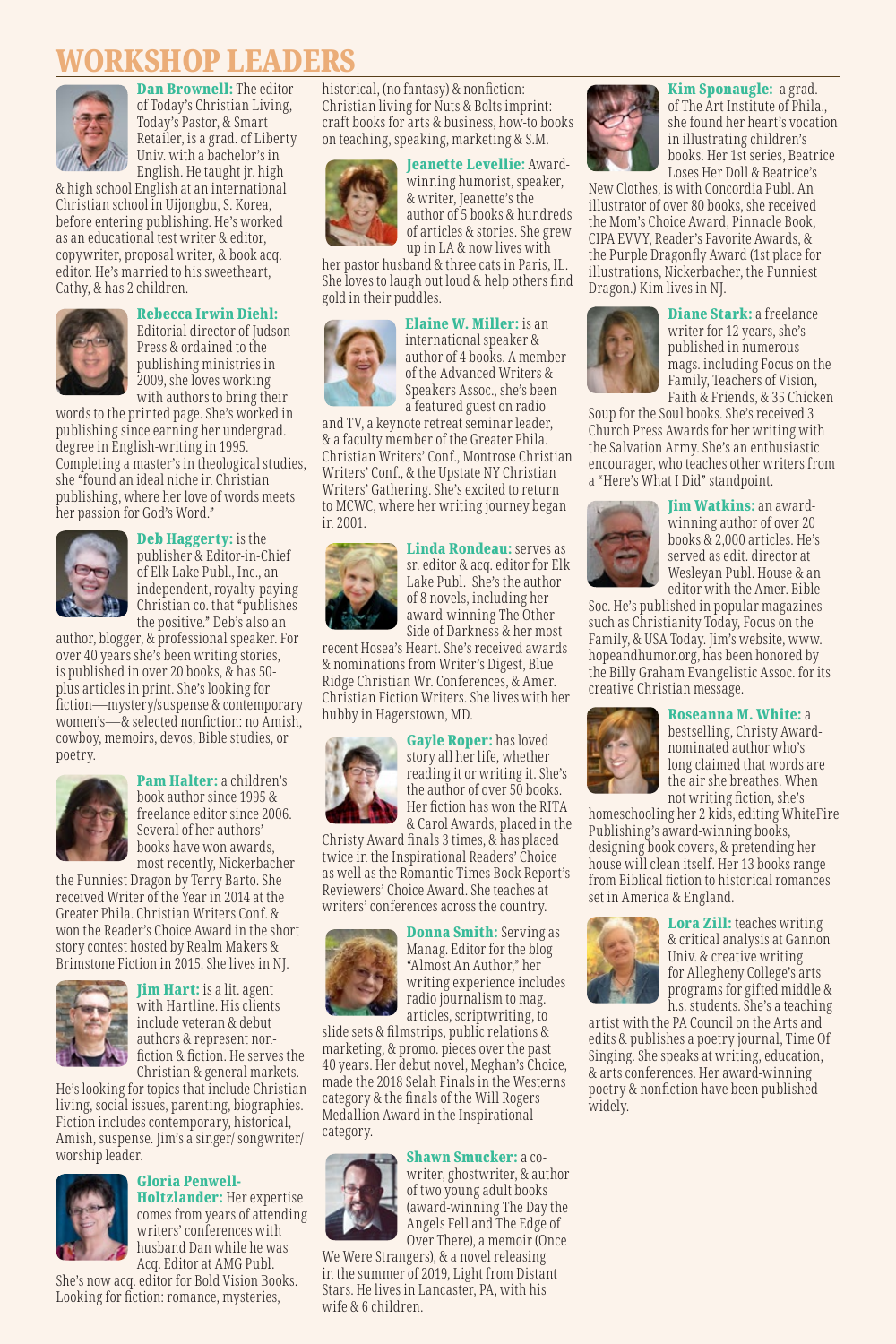### SPECIAL OPPORTUNITIES

#### EDITORIAL APPOINTMENTS:

Private 15-minute appointments with editors and agents to show them your work, which may be suitable for their publications and/or to discuss ideas for stories. Sign-up sheets available at the conference. Bring professionally-prepared manuscripts. Be sure to bring copies! No charge.

#### PROFESSIONAL CRITIQUES:

A great opportunity to have your work evaluated by a published professional. Receive a written evaluation of your manuscript plus a 30-minute private appointment to discuss ways to improve and/or market your piece.

• **Register for MCWC by June 15th and request guidelines for emailing your manuscript. \$40.00 per critique.**

JIM HART (AGENT) – devotions, Bible studies, personal helps (LIMIT: 4)

DEB HAGGERTY (EDITOR ELK LAKE) – juvenile and adult fiction (LIMIT: 5)

GLORIA PENWELL-HOLTZLANDER (EDITOR BOLD VISION) – Bible studies (LIMIT: 3)

JEANETTE LEVELLIE - devotions, non-fiction articles, and inspirational articles (LIMIT: 4)

GAYLE ROPER – fiction (LIMIT: 3)

DIANE STARK – Nonfiction: essays, short inspir. pieces, devos, Chicken Soup or Guideposts, & 1st person personal experience (LIMIT: 5)

ROSEANNA WHITE (EDITOR WHITEFIRE) – fiction (LIMIT: 3)

JIM WATKINS - Nonfiction of all kinds (especially humor) and online writing (No LIMIT)

LORA ZILL (EDITOR TIME OF SINGING) Poetry of any kind; submit five poems (No LIMIT)

#### 2-DAY WORK-IN-PROGRESS:

Picture books w/ Author Pam Halter & Illustrator Kim Sponaugle (\$ 60)

CRITIQUE GROUPS and GENRES of INTEREST **GROUPS:** Opportunity for feedback from other writers. No charge. Held Monday, Tuesday, and Wednesday at 4:30

*"As a very new writer with no professional knowledge, I felt this was really helpful."*

BOOK TABLE: Features books by faculty and conferees. When registering, please indicate books you've written which you would like to sell. Please tag all books with prices rounded off to the dollar.

\* BUDGET BOOK SALE: Too many books on your shelves? Bring them to MCWC & donate them to our Budget Book Sale. Looking for good books? Check out this special sale. All proceeds go to the General Scholarship Fund.

FREEBIES: Complimentary publishers' guidelines and sample copies to save you time and postage.

RECORDINGS: Listen to the sessions you missed or those you want to hear again (Easily loaded into your computer).

#### SCHOLARSHIPS:

*Shirley Brinkerhoff Memorial Scholarship* - \$200 grant for tuition: Awarded to a writer actively striving to hone the craft of writing who has not yet secured a publishing contract. Applications are available at montrosebible.org/ writers.htm.

*General Scholarship* - help is available according to need. Please inquire when registering. Donations are always welcome.

## FOR YOUR INFORMATION

**MEETING PLACE:** Whether you're planning your own retreat or attending one of our unique and inspiring event experiences, Montrose Bible Conference is the right location for you, your family, and friends to experience God! Nestled in the "endless mountains" of northeastern PA, you'll find yourself surrounded by the peace of God's majestic creation in an atmosphere of fun, fellowship, and learning. We invite your spouses and friends to come

**WHAT TO BRING:** your Bible, manuscripts for critique and/or presentation to editors and agents, short pieces for Writers' Theater, a sturdy bag for freebies, notebook, pens, laptop computer, casual and modest clothes, comfortable shoes, umbrella, sweater or light jacket.

**DRIVING DIRECTIONS:** available on our website at www.MontroseBible.org

Flying? The Wilkes-Barre/Scranton (AVP) and Binghamton (BGM) airports are about an hour from the Bible Conference. Transportation from these airports can be arranged if requested in advance.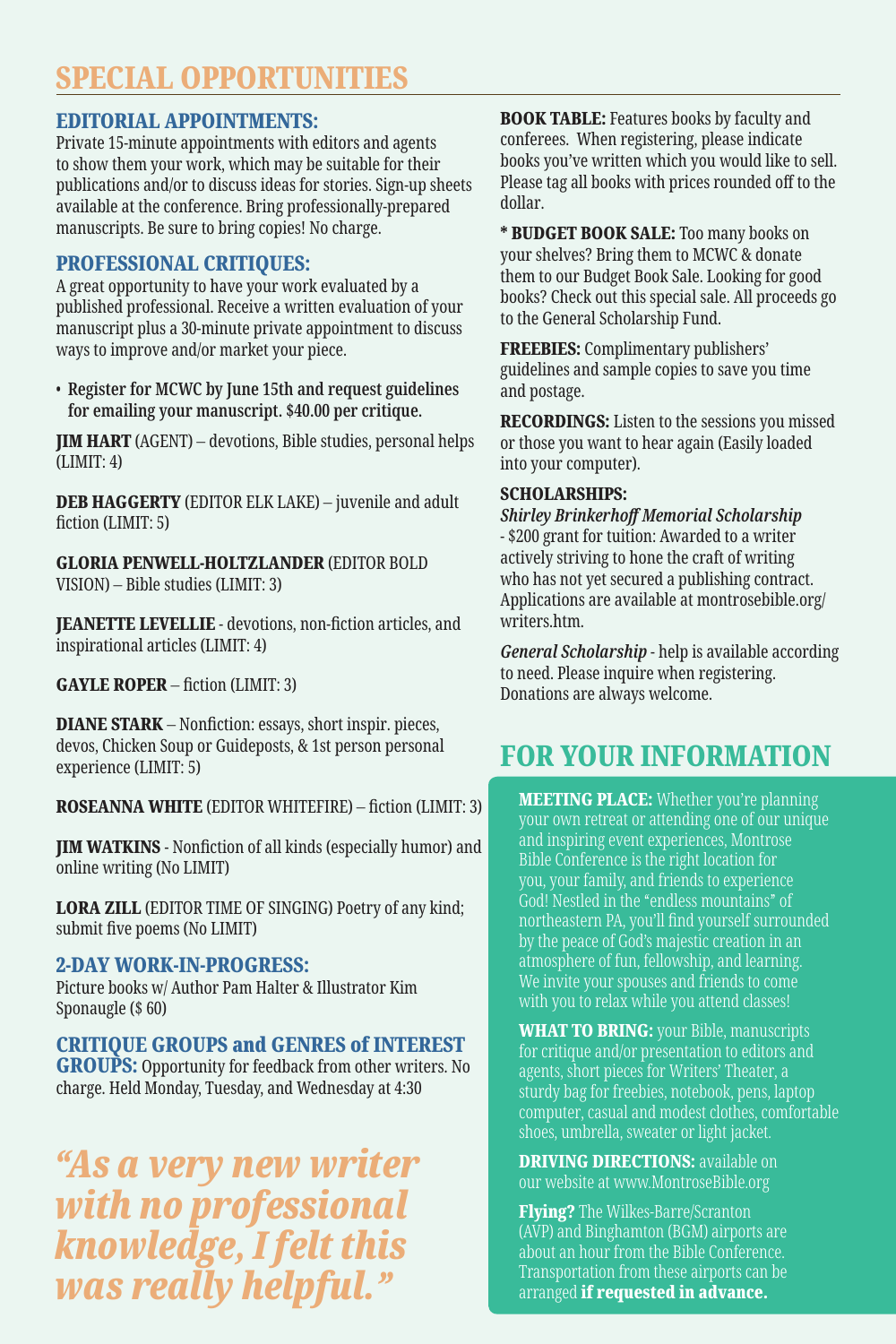## 2019 MCWC REGISTRATION

| <b>TUITION</b>                                                         |               |                                                                                                                                                                                                                                                                       |                   | 200.00          |                      |  |
|------------------------------------------------------------------------|---------------|-----------------------------------------------------------------------------------------------------------------------------------------------------------------------------------------------------------------------------------------------------------------------|-------------------|-----------------|----------------------|--|
| <b>TEEN TUITION</b> (Ages 18 and under)                                |               |                                                                                                                                                                                                                                                                       |                   | 75.00           |                      |  |
| <b>EARLY BIRD DISCOUNT</b> if registered by June 15                    |               |                                                                                                                                                                                                                                                                       |                   | $-15.00$        |                      |  |
|                                                                        |               | PROMOTER'S DISCOUNT Subtract \$10.00 for each first-timer you bring                                                                                                                                                                                                   |                   |                 |                      |  |
| <b>COMMUTERS' LUNCH PACKAGE Monday-Thursday</b>                        |               |                                                                                                                                                                                                                                                                       |                   | 34.00           |                      |  |
| <b>PER DIEM TUITION</b> (Includes lunch)                               |               |                                                                                                                                                                                                                                                                       |                   | 65.00           |                      |  |
| PROFESSIONAL CRITIQUE                                                  |               |                                                                                                                                                                                                                                                                       |                   | 40.00           |                      |  |
|                                                                        |               | <b>WORK IN PROGRESS</b> (Picture Books: Halter/Sponaugle)                                                                                                                                                                                                             |                   | 60.00           |                      |  |
| <b>LODGING AND MEALS:</b><br>(Double occupancy)                        |               | <b>WEEKLY</b><br>(Sunday supper - Friday breakfast) (1 night; 3 meals)                                                                                                                                                                                                | <b>DAILY</b>      |                 |                      |  |
| Torrey Home, private bath                                              |               | \$400                                                                                                                                                                                                                                                                 | \$84              |                 |                      |  |
| Lily Hill Inn, private bath, AC                                        |               | \$400                                                                                                                                                                                                                                                                 | \$84              |                 |                      |  |
| Dreyer Lodge, private bath, AC<br>Add 25% for single occupancy request |               | \$370                                                                                                                                                                                                                                                                 | \$82              |                 |                      |  |
| <b>LODGING ONLY:</b>                                                   |               |                                                                                                                                                                                                                                                                       |                   |                 |                      |  |
| RV Court (water, electric, sewer)                                      |               | \$145                                                                                                                                                                                                                                                                 | \$30              |                 |                      |  |
| RV Court (water, electric)                                             |               | \$115                                                                                                                                                                                                                                                                 | \$24              |                 |                      |  |
| RV Court (no hookups)                                                  |               | \$70                                                                                                                                                                                                                                                                  | \$15              |                 |                      |  |
|                                                                        |               |                                                                                                                                                                                                                                                                       | <b>TOTAL COST</b> |                 |                      |  |
|                                                                        |               | (Minimum deposit \$45.00) AMOUNT ENCLOSED                                                                                                                                                                                                                             |                   |                 |                      |  |
|                                                                        |               |                                                                                                                                                                                                                                                                       |                   |                 |                      |  |
|                                                                        |               |                                                                                                                                                                                                                                                                       |                   |                 |                      |  |
|                                                                        |               |                                                                                                                                                                                                                                                                       |                   |                 |                      |  |
|                                                                        |               |                                                                                                                                                                                                                                                                       |                   |                 |                      |  |
|                                                                        |               |                                                                                                                                                                                                                                                                       |                   |                 |                      |  |
|                                                                        |               | Major Morning Class: Please choose one (if not registering for 2 Day Work-in-Progress):                                                                                                                                                                               |                   |                 |                      |  |
|                                                                        |               | $\Box$ Watkins (Nonfiction) $\Box$ Roper (Fiction) $\Box$ White (Just Starting)                                                                                                                                                                                       |                   |                 | $\Box$ Zill (Poetry) |  |
|                                                                        |               | Workshops: Please list the workshop number for each class period you plan to attend:                                                                                                                                                                                  |                   |                 |                      |  |
|                                                                        | <b>MONDAY</b> | <b>TUESDAY</b><br><b>WEDNESDAY</b>                                                                                                                                                                                                                                    |                   | <b>THURSDAY</b> |                      |  |
| 1:30                                                                   |               |                                                                                                                                                                                                                                                                       |                   |                 |                      |  |
| 2:30<br>3:30                                                           |               |                                                                                                                                                                                                                                                                       |                   |                 |                      |  |
|                                                                        |               |                                                                                                                                                                                                                                                                       |                   |                 |                      |  |
|                                                                        |               | Interested in winning a free book? Include a short piece (300-word limit) related to our theme:<br>Equipping Writers for Eternal Significance: "This will be written for the generation to come, that a people yet to be<br>created may praise the LORD."             |                   |                 |                      |  |
|                                                                        |               |                                                                                                                                                                                                                                                                       |                   |                 |                      |  |
|                                                                        |               |                                                                                                                                                                                                                                                                       |                   |                 |                      |  |
|                                                                        |               |                                                                                                                                                                                                                                                                       |                   |                 |                      |  |
|                                                                        |               | First time?__________Attended before?__________When? ____________________________                                                                                                                                                                                     |                   |                 |                      |  |
|                                                                        |               | Inquire about the Pastor's courtesy discount for lodging/meal package.<br>MAIL TO: MONTROSE BIBLE CONFERENCE, 218 LOCUST STREET, MONTROSE, PA 18801<br>FAX TO: 570-278-3061 OR EMAIL TO: MBC@MONTROSEBIBLE.ORG<br>570-278-1001 · 800-598-5030 · WWW.MONTROSEBIBLE.ORG |                   |                 |                      |  |